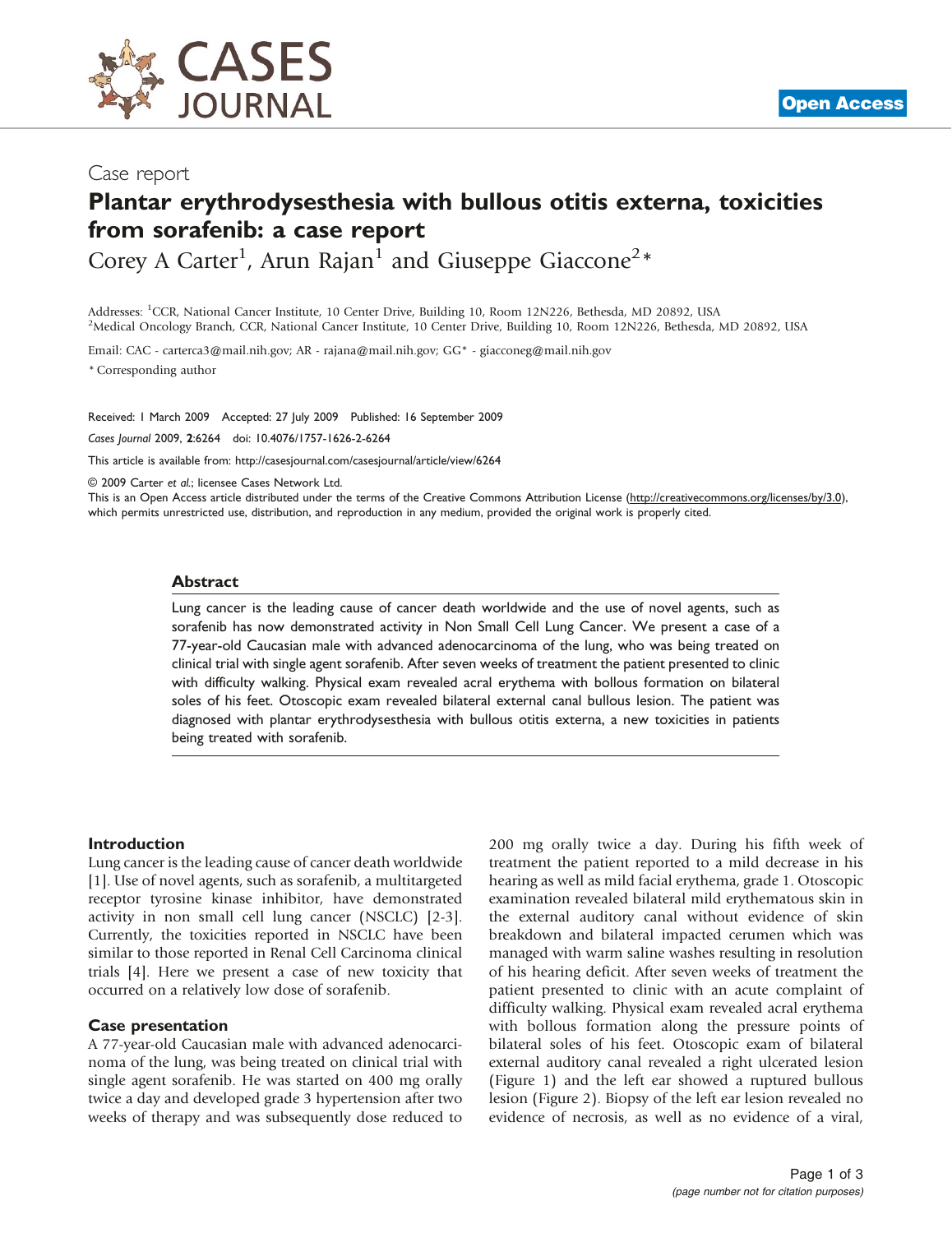<span id="page-1-0"></span>

Figure 1. Otoscopic exam of the right external auditory canal. A small 0.4 cm bullous lesion, with no surrounding erythema.

bacterial, or fungal infection. Based on the clinical findings and without any history of ear canal trauma, a diagnosis of plantar erythrodysesthesia with bullous otitis externa associated with sorafenib was made. Sorafenib was withdrawn and all toxicities resolved to grade 1 within one



Figure 2. Otoscopic exam of the left external auditory canal. A 1.0 cm ruptured bullous lesion with associated bleeding of the bullous.

week. Patient underwent scheduled imaging 8 weeks from the start of sorafenib, prior to reinstitution of the sorafenib, and was found to have progression of disease. He was subsequently discontinued from this clinical trial.

## **Discussion**

Sorafenib is a multi-tyrosine kinase inhibitor that targets serine/threonine and receptor tyrosine kinases and has been shown to decrease both tumor growth and angiogenesis [[4](#page-2-0)]. Sorafenib has activity against the vascular endothelial growth factor receptor (VEGFR-2, VEGFR-3), platelet-derived growth factor receptor (PDGFR-beta), stem cell factor receptor (c-KIT), and the RET, BRAF and FLT-3 kinase pathways. The most common reported adverse events are diarrhea, rash, fatigue, hypertension and hand-foot-skin reactions [[5](#page-2-0)].

Palmar and plantar erythrodysesthesia (hand-foot-skin reactions) has been reported to occur in up to 30% of patients being treated with monotherapy sorafenib for clear cell renal cell carcinoma [\[5\]](#page-2-0). The mechanism of which this syndrome occurs is unique from other acral chemotherapy reactions (hand-foot syndrome). Chemotherapies (i.e. liposomal doxorubicin, capecitabine) causing acral reactions are believed to be secondary to high concentrations of the drugs being secreted in the eccrine glands [\[6\]](#page-2-0). The human body has a high concentration of eccrine glands located in the palms and soles of the feet [[6](#page-2-0)]. The acral toxicities secondary to multi-tyrosine kinase inhibitors occur in the palms and soles of the hands and feet but distinctly appear along the pressure points of the feet as well as along the sides and web areas of these surfaces. The severity of the lesions has been shown to be dose dependent and resolution of symptoms occurs with withdrawal of the drug [[7](#page-2-0)]. It has been proposed that this occurs in this distinct pattern, which is different from chemotherapy induced acral reactions, secondary to the combination of the vascular anatomy within these areas, the temperature gradient of these points and the increased concentration of the eccrine glands [\[8\]](#page-2-0). The feet and hands have a rich capillary network and use of the extremities cause increases in blood flow to these areas [[8\]](#page-2-0).

The cercum glands in the external auditory canal are a specialized variant of eccrine glands which function both as apocrine and eccrine glands [\[9\]](#page-2-0). The face is the most vascular dermal area of the body. The vascularity of the external auditory canal has been documented as having the largest skin temperature gradient [\[10](#page-2-0)]. This lends the external auditory canal to be at significant risk of developing skin toxicities associated with sorafenib. The development of bullous lesions in the external auditory canal is supportive of previous proposed mechanisms of dermal skin toxicities associated with sorafenib with the exception of being a pressure point. Our patient developed